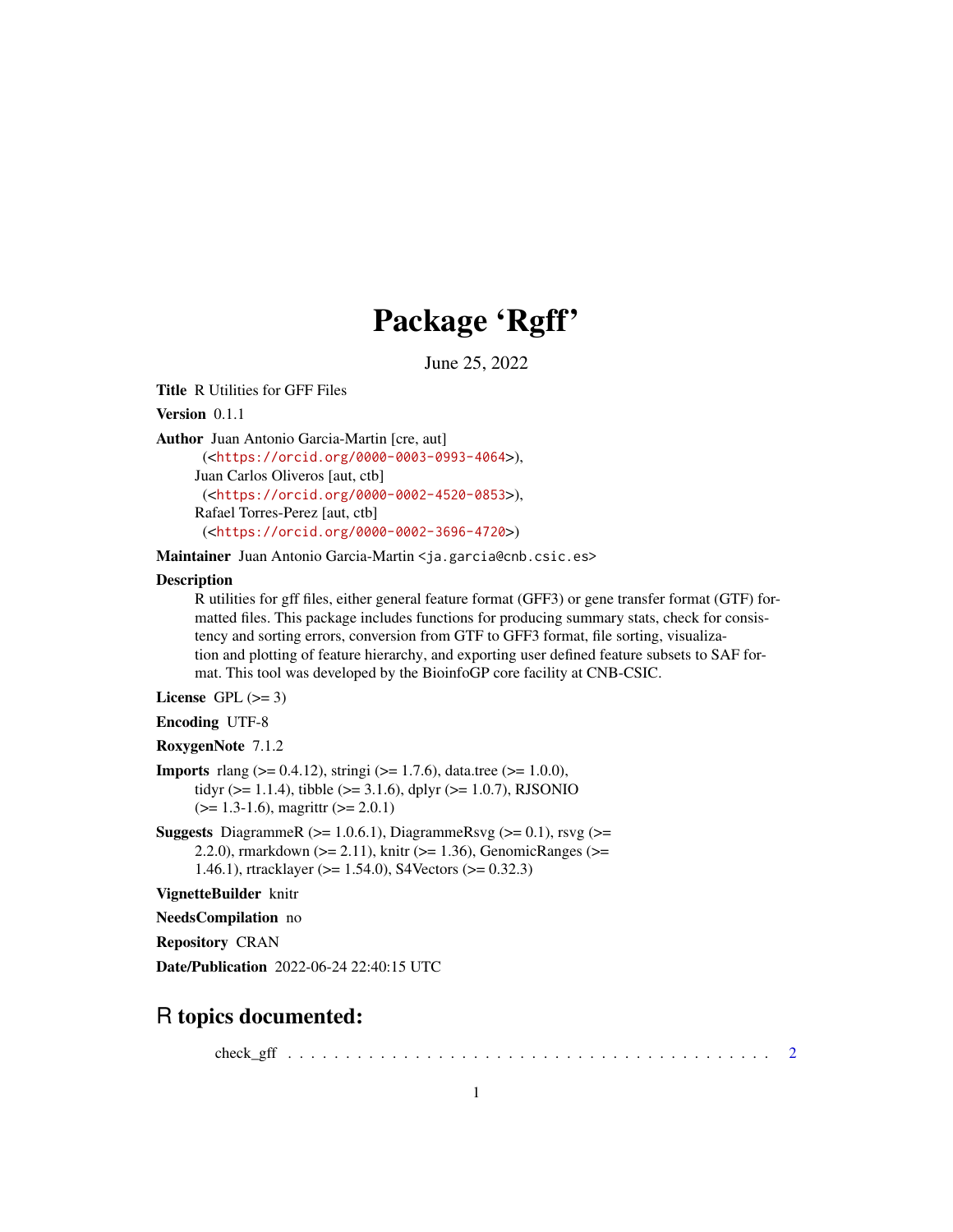#### <span id="page-1-0"></span>2 check\_gff check\_gff check\_gff check\_gff check\_gff check\_gff check\_gff check\_gff check\_gff check\_gff check\_gff check\_gff check\_gff check\_gff check\_gff check\_gff check\_gff check\_gff check\_gff check\_gff check\_gff check\_gff

| Index |  |
|-------|--|
|       |  |
|       |  |
|       |  |
|       |  |
|       |  |
|       |  |
|       |  |

check\_gff *Test consistency and order of a GFF file*

#### Description

This function tests the consistency and order of a GFF file.

#### Usage

```
check_gff(inFile, fileType = c("AUTO", "GFF3", "GTF"))
```
#### Arguments

| inFile   | Path to the input GFF file                                                   |
|----------|------------------------------------------------------------------------------|
| fileType | Version of the input file (GTF/GFF3). Default AUTO: determined from the file |
|          | name.                                                                        |

#### Details

The following list indicates the code and description of the issues detected in GFF3 files

NCOLUMNS\_EXCEEDED Input file contains lines with more than 9 fields

NCOLUMNS\_INFERIOR Input file contains lines with less than 9 fields

NO\_IDs ID attribute not found in any feature

DUPLICATED\_IDs There are duplicated IDs

ID\_IN\_MULTIPLE\_CHR The same ID has been found in more than one chromosome

NO\_PARENTs Parent attribute not found in any feature

MISSING\_PARENT\_IDs There are missing Parent IDs

- PARENT\_IN DIFFERENT CHR There are features whose Parent is located in a different chromosome
- PARENT\_DEFINED\_BEFORE\_ID Feature ids referenced in Parent attribute before being defined as ID
- NOT\_GROUPED\_BY\_CHR Features are not grouped by chromosome

NOT\_SORTED\_BY\_COORDINATE Features are not sorted by start coordinate

NOT\_VALID\_WARNING File cannot be recognized as valid GFF3. Parsing warnings.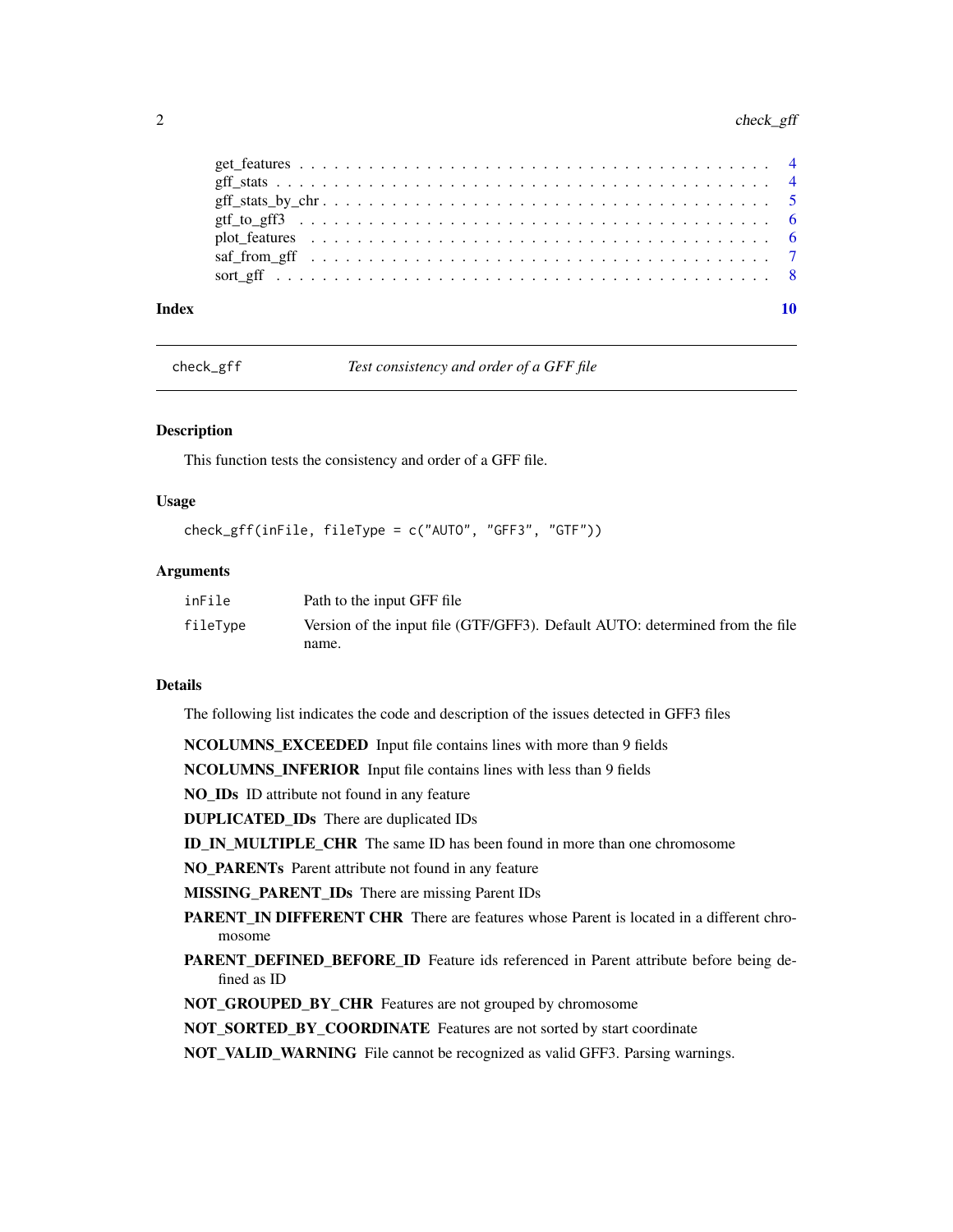NOT\_VALID\_ERROR File cannot be recognized as valid GFF3. Parsing errors.

The following list indicates the code and description of the issues detected in GTF files

NCOLUMNS\_EXCEEDED Input file contains lines with more than 9 fields

NCOLUMNS\_INFERIOR Input file contains lines with less than 9 fields

NO\_GENE\_ID\_ATTRIBUTE gene\_id attribute not found in any feature

MISSING\_GENE\_IDs There are features without gene\_id attribute

NO\_GENE\_FEATURES Gene features are not included in this GTF file

DUPLICATED\_GENE\_IDs There are duplicated gene\_ids

- **GENE\_ID\_IN\_MULTIPLE\_CHR\_The same gene\_id has been found in more than one chromo**some
- NO\_TRANSCRIPT\_ID\_ATTRIBUTE transcript\_id attribute not found in any feature There are no elements with transcript\_id attribute
- MISSING TRANSCRIPT IDs There are features without transcript id attribute

NO\_TRANSCRIPT\_FEATURES Transcript features are not included in this GTF file

- DUPLICATED\_TRANSCRIPT\_IDs There are duplicated transcript\_ids
- TRANSCRIPT\_ID\_IN\_MULTIPLE\_CHR The same transcript\_id has been found in more than one chromosome
- DUPLICATED\_GENE\_AND\_TRANSCRIPT\_IDs Same id has been defined as gene\_id and transcript\_id
- NOT\_GROUPED\_BY\_CHR Features are not grouped by chromosome
- NOT\_SORTED\_BY\_COORDINATE Features are not sorted by start coordinate

NOT\_VALID\_WARNING File cannot be recognized as valid GTF. Parsing warnings.

NOT\_VALID\_ERROR File cannot be recognized as valid GTF. Parsing errors.

#### Value

A data frame of detected issues, including a short code name, a description and estimated severity each. In no issues are detected the function will return an empty data frame.

#### **Examples**

```
test_gff3<-system.file("extdata", "eden.gff3", package="Rgff")
check_gff(test_gff3)
```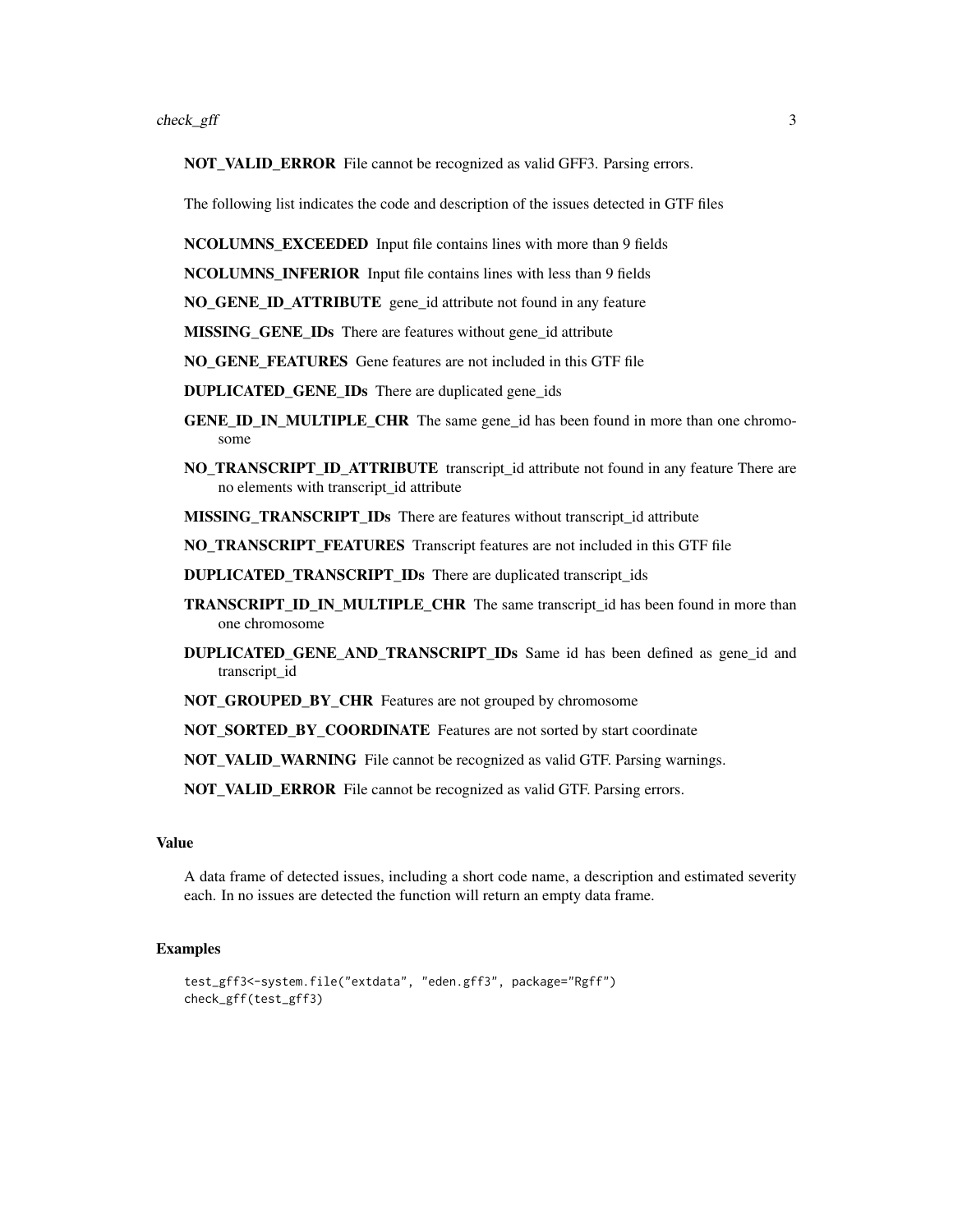<span id="page-3-0"></span>

#### Description

Based on the feature type hierarchy a GFF file, this function creates and returns a feature tree or a feature dependency table.

#### Usage

```
get_features(
  inFile,
  includeCounts = FALSE,
 outFormat = c("tree", "data.frame", "JSON"),
  fileType = c("AUTO", "GFF3", "GTF")
)
```
#### Arguments

| inFile        | Path to the input GTF/GFF3 features file                                                      |
|---------------|-----------------------------------------------------------------------------------------------|
| includeCounts | Include number of occurrences of each feature and subfeature                                  |
| outFormat     | Output format of the function. Available formats are: tree (DEFAULT), data.frame<br>and JSON. |
| fileType      | Version of the input file (GTF/GFF3). Default AUTO: determined from the file<br>name.         |

#### Value

Depending on the outFormat selected returns a feature tree (tree), a feature dependency table as data.frame (data.frame) or a feature dependency table as JSON object (JSON)

#### Examples

```
test_gff3<-system.file("extdata", "AthSmall.gff3", package="Rgff")
get_features(test_gff3)
```

| gff_stats | Summarizes the number of features of each type in a GFF file |  |
|-----------|--------------------------------------------------------------|--|
|-----------|--------------------------------------------------------------|--|

#### Description

This function summarizes the number of features of each type in a GFF file and returns the statistics

#### Usage

gff\_stats(inFile)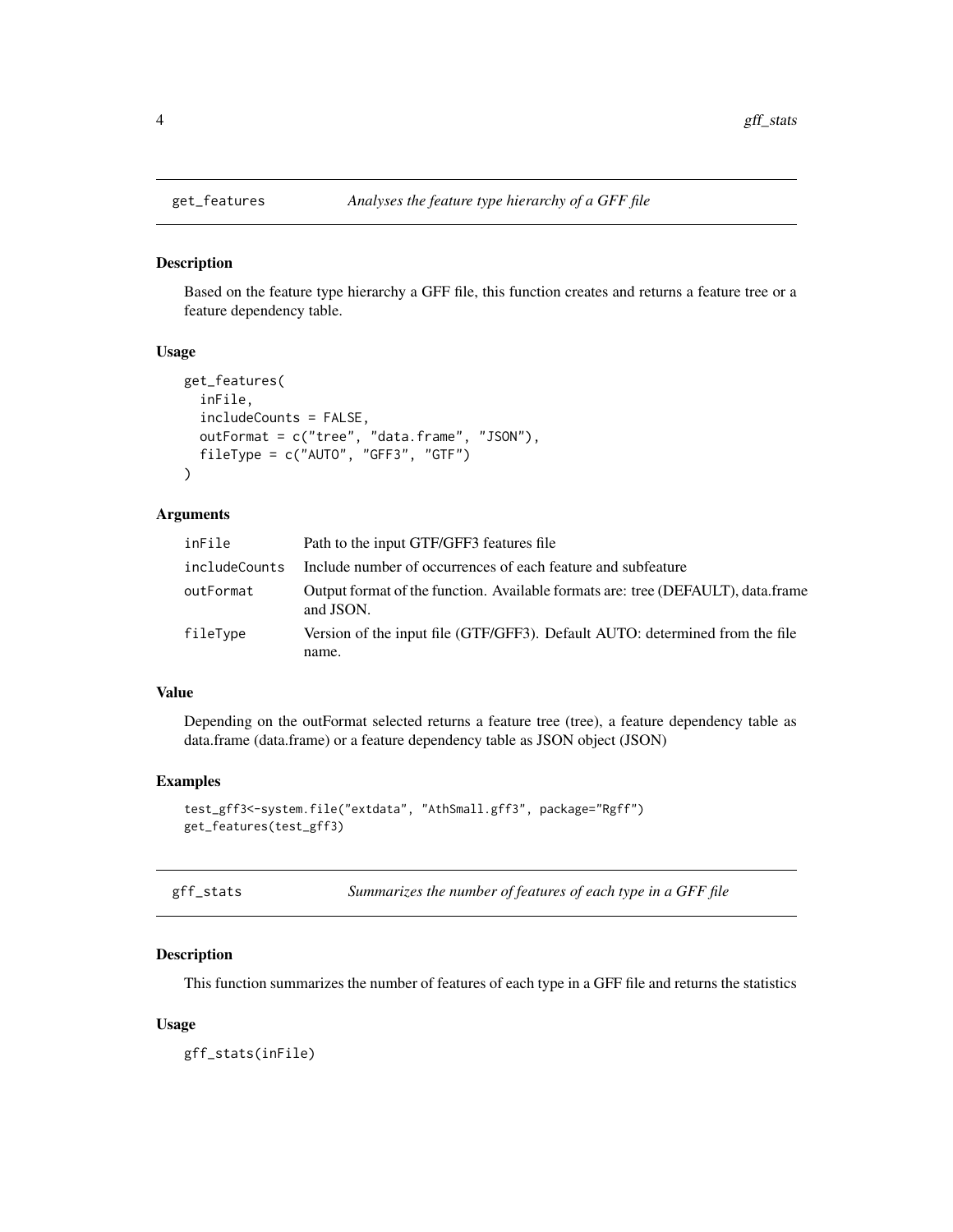#### <span id="page-4-0"></span>Arguments

inFile Path to the input GFF file

#### Value

A tibble with the summary data

#### Examples

```
test_gff3<-system.file("extdata", "AthSmall.gff3", package="Rgff")
gff_stats(test_gff3)
```

| gff_stats_by_chr | Summarizes the number of elements of each type in each chromosome |
|------------------|-------------------------------------------------------------------|
|                  | of a GFF file                                                     |

#### Description

This function summarizes the number of features of each type in each chromosome of a GFF file and returns the statistics

#### Usage

gff\_stats\_by\_chr(inFile)

#### Arguments

inFile Path to the input GFF file

#### Value

A tibble with the summary data

#### Examples

```
test_gff3<-system.file("extdata", "AthSmall.gff3", package="Rgff")
gff_stats_by_chr(test_gff3)
```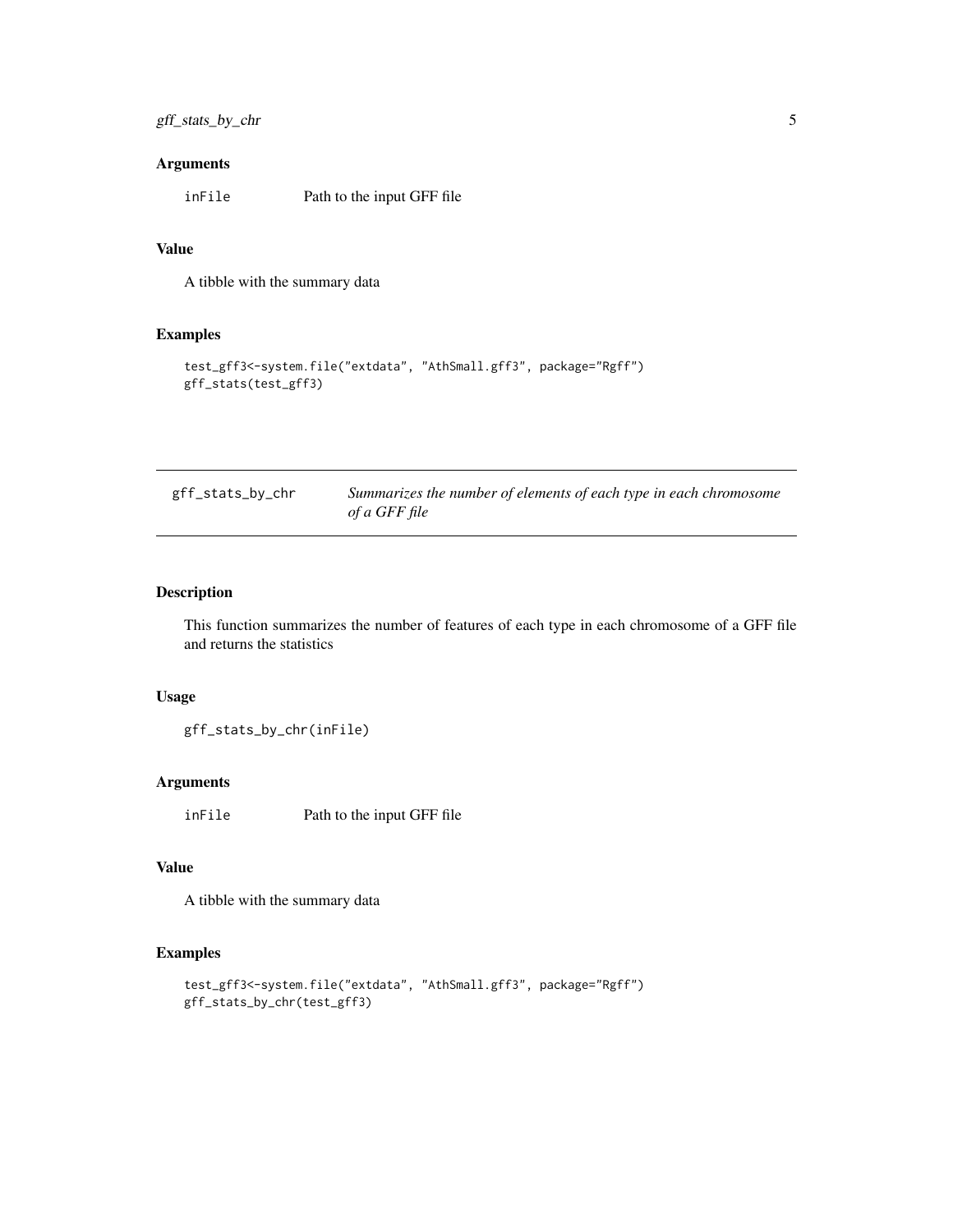<span id="page-5-0"></span>

#### Description

This function converts a GTF file into a GFF3 file mantaining the feature hierarchy defined by the gene\_id and transcript\_id attributes. The remaining attributes of each feature will be kept with the same name and value.

#### Usage

```
gtf_to_gff3(gtfFile, outFile, forceOverwrite = FALSE)
```
#### Arguments

| gtfFile | Path to the input GTF file                                                         |
|---------|------------------------------------------------------------------------------------|
| outFile | Path to the output GFF3 file, inf not provided the output will be gtfFile.gff3     |
|         | force0verwrite If output file exists, overwrite the existing file. (default FALSE) |

#### Value

Path to the generated GFF3 file

#### Examples

```
## Not run:
test_gtf<-system.file("extdata", "AthSmall.gtf", package="Rgff")
gtf_to_gff3(test_gtf)
```
## End(Not run)

plot\_features *Plots or exports an image of the feature tree from a GFF file*

#### Description

This function plots the feature tree from a GFF file or, if an output file name is provided, exports an image of in the desired format ("png", "pdf" or "svg"). Packages "DiagrammeR", "DiagrammeRsvg" and "rsvg" must be installed to use this function.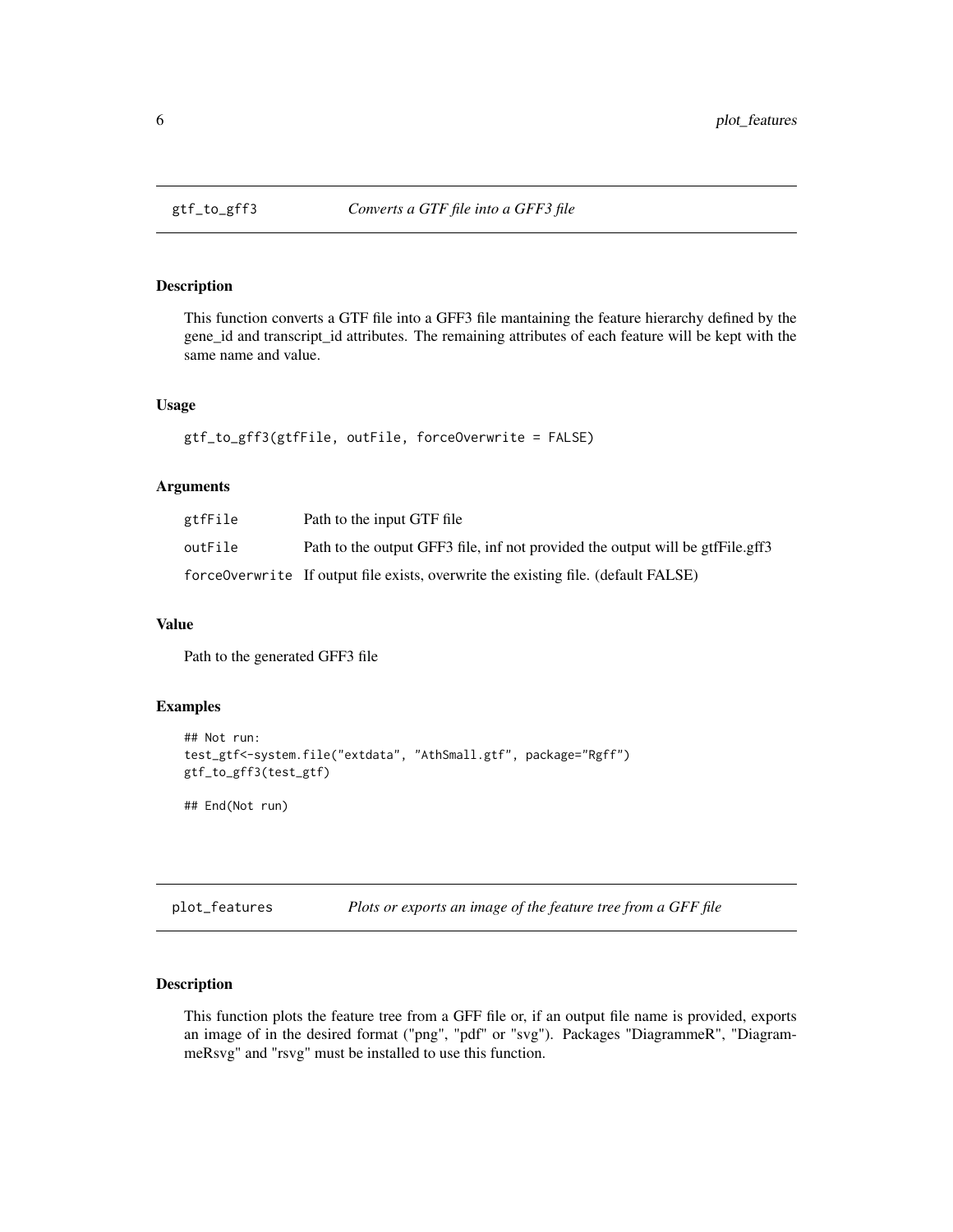#### <span id="page-6-0"></span>saf\_from\_gff 7

#### Usage

```
plot_features(
  inFile,
  outFile,
  includeCounts = FALSE,
 fileType = c("AUTO", "GFF3", "GTF"),
 exportFormat = c("png", "pdf", "svg")
)
```
#### Arguments

| inFile        | Path to the input GFF file                                                                                                        |
|---------------|-----------------------------------------------------------------------------------------------------------------------------------|
| outFile       | Path to the output features image file, if not provided the tree will be plotted                                                  |
| includeCounts | Include number of occurrences of each subfeature                                                                                  |
| fileType      | Version of the input file (GTF/GFF3). If not provided it will be determined from<br>the file name.                                |
| exportFormat  | Output image format when it is not possible to deduce it from the extension of<br>outFile ("png", "pdf" or "svg"). Default, "png" |

#### Value

Path of the output features image file

#### Examples

```
test_gff3<-system.file("extdata", "AthSmall.gff3", package="Rgff")
plot_features(test_gff3)
```

| saf_from_gff | Creates a SAF file from a GTF/GFF3 features for the given pairs of |
|--------------|--------------------------------------------------------------------|
|              | blocks and features                                                |

#### Description

This function creates a SAF file from a GTF/GFF3 features for the given blocks and features

#### Usage

```
saf_from_gff(
  inFile,
 outFile,
 fileType = c("AUTO", "GFF3", "GTF"),
 forceOverwrite = FALSE,
 features = c("gene > exon"),sep = ">}"\mathcal{E}
```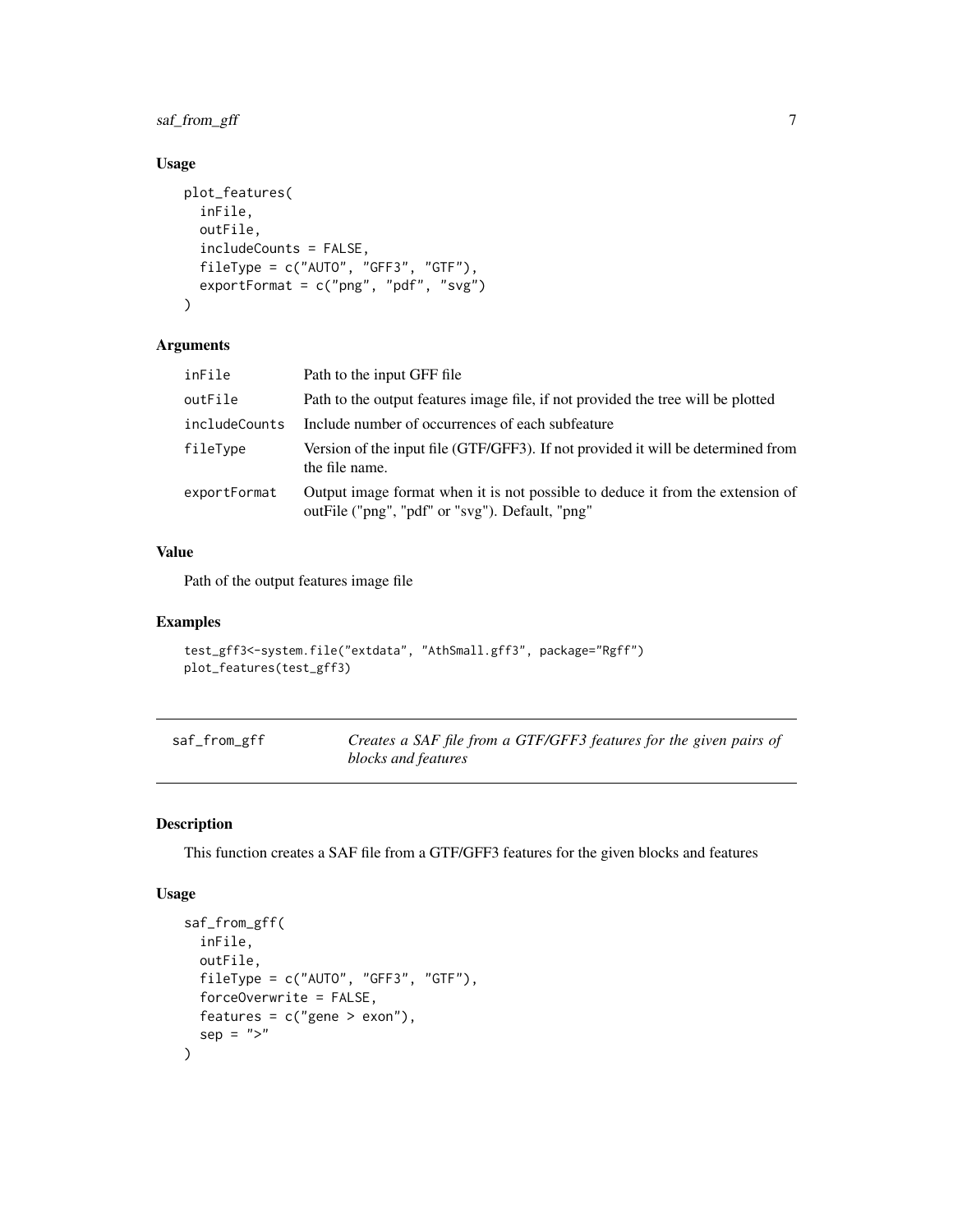#### <span id="page-7-0"></span>Arguments

| inFile   | Path to the input GFF file                                                                                                                                           |
|----------|----------------------------------------------------------------------------------------------------------------------------------------------------------------------|
| outFile  | Path to the output SAF file, if not provided the output path will be the input path<br>with the suffix ".feature1-block1.feature2-block2().saf"                      |
| fileType | Version of the input file (GTF/GFF3). Default AUTO: determined from the file<br>name.                                                                                |
|          | force0verwrite If output file exists, overwrite the existing file. (default FALSE)                                                                                   |
| features | Vector of pairs of features/blocks, separated by '>' (see sep argument). In the<br>case of features without defined blocks, only the feature is needed (see example) |
| sep      | Separator of each "feature" and "block" provided in the feature argument (de-<br>fault $\geq$ )                                                                      |

#### Value

Path to the generated SAF file

#### Examples

```
test_gff3<-system.file("extdata", "AthSmall.gff3", package="Rgff")
## Default usage, extract gene features by exon blocks
saf_from_gff(test_gff3)
## Define only feature without block to count reads within the whole genomic locus
saf_from_gff(test_gff3, features=c("gene"))
## Define multiple features for counting readsoverlapping only in exonic regions
saf_from_gff(test_gff3, features=c("gene > exon", "ncRNA_gene > exon"))
```
sort\_gff *Sorts a GTF/GFF3 file*

#### Description

This function produces a sorted GFF file from an unsorted GFF file. The default order is by Chromosome, Start, End (reverse) and feature (based on the precedency in feature tree)

#### Usage

```
sort_gff(
  inFile,
  outFile,
 fileType = c("AUTO", "GFF3", "GTF"),
  forceOverwrite = FALSE
\mathcal{E}
```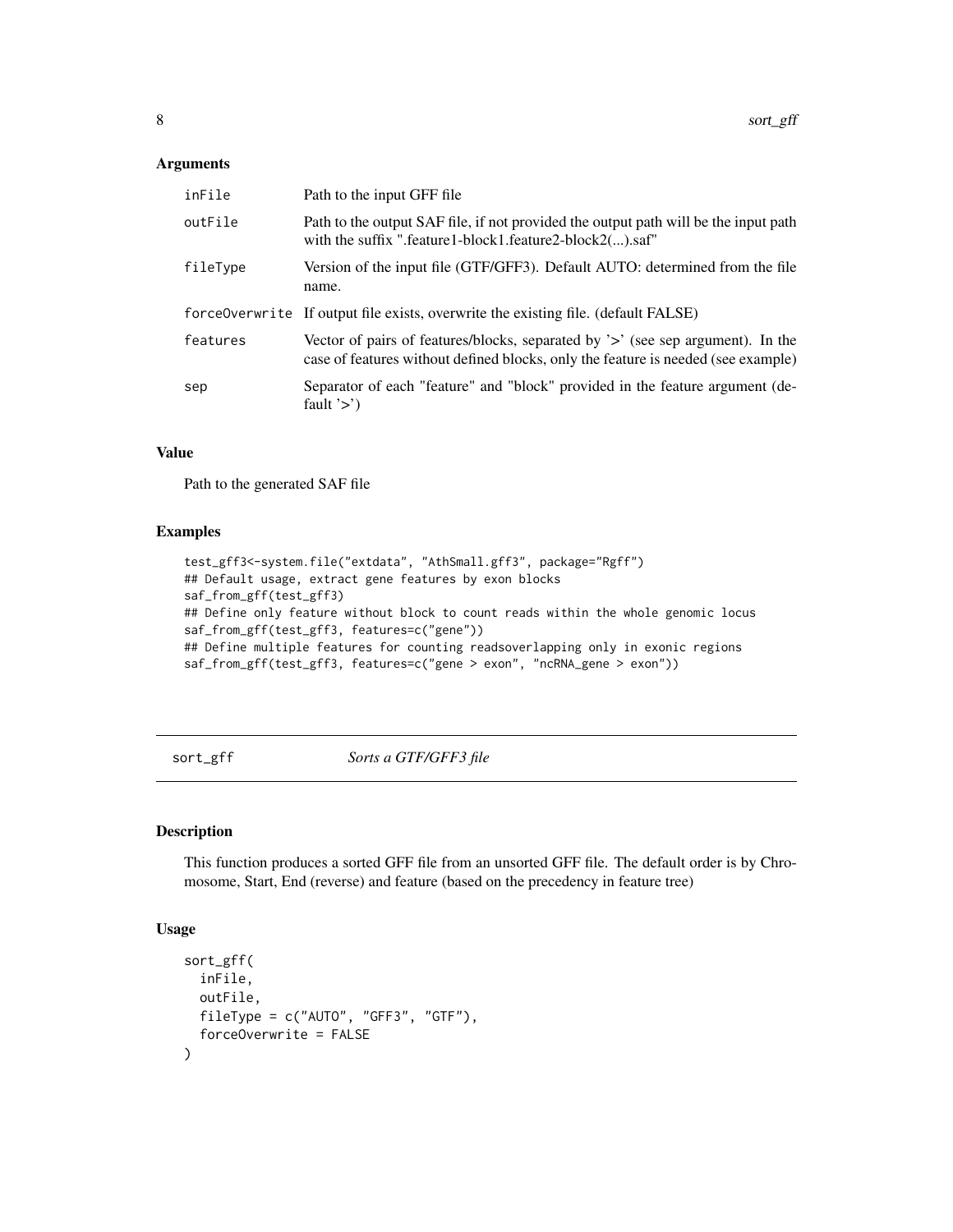#### sort\_gff 99

#### Arguments

| inFile   | Path to the input GFF file                                                                                                               |
|----------|------------------------------------------------------------------------------------------------------------------------------------------|
| outFile  | Path to the output sorted file, if not provided the output will be the input path<br>(without extension) with the suffix sorted.gtf/gff3 |
| fileType | Version of the input file (GTF/GFF3). Default AUTO: determined from the file<br>name.                                                    |
|          | $\mathcal{C}$ a is the $\mathcal{C}1$ is the $\mathcal{C}1$ is the $\mathcal{C}1$ is the $\mathcal{C}1$ is the $\mathcal{C}1$            |

forceOverwrite If output file exists, overwrite the existing file. (default FALSE)

#### Value

Path to the sorted feature file

#### Examples

```
test_gff3<-system.file("extdata", "eden.gff3", package="Rgff")
sort_gff(test_gff3)
```